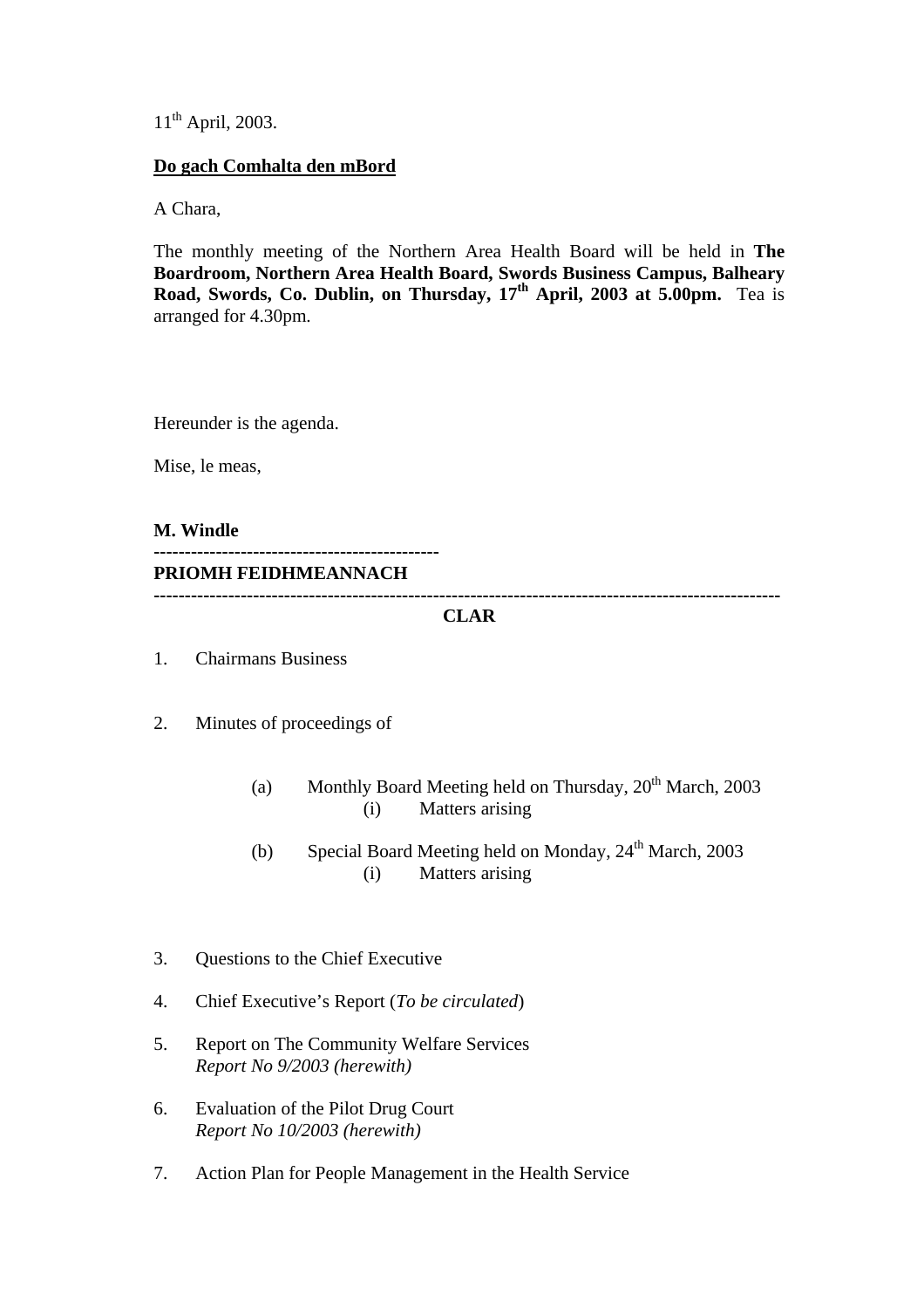*Report No 11/2003 (herewith)*

- 8*.* Report from Standing Committees
	- *(a)* Community Services and Continuing Care
	- *(b)* Acute Hospitals and Primary Care

### 9. Motions

# **9.1 Cllr Christy Burke**

"To ask the Chief Executive if she would appoint a member of the Northern Area Health Board to consult with the senior citizens committee in relation to hot meals at the East Wall Community Centre".

### **9.2 Cllr R Shortall**

"That the Chief Executive report on the current position regarding respite beds in Cuan Ros, Seanchara and St. Clare's; the number of beds available in each and if she will give an undertaking that these beds will remain open during the current year in view of the high demand from surrounding area"

### **9.3 Cllr R Shortall**

"That the Chief Executive outline the policy in relation to the listing of elderly hospital patients for nursing homes beds and if the policy is now not to list patients for beds if no such needs are available to the hospital; and that she outline the number of beds available to hospitals in the Northern Area Health Board and how this compares with a year ago."

- 10. Correspondence
- 11. Matters for Mention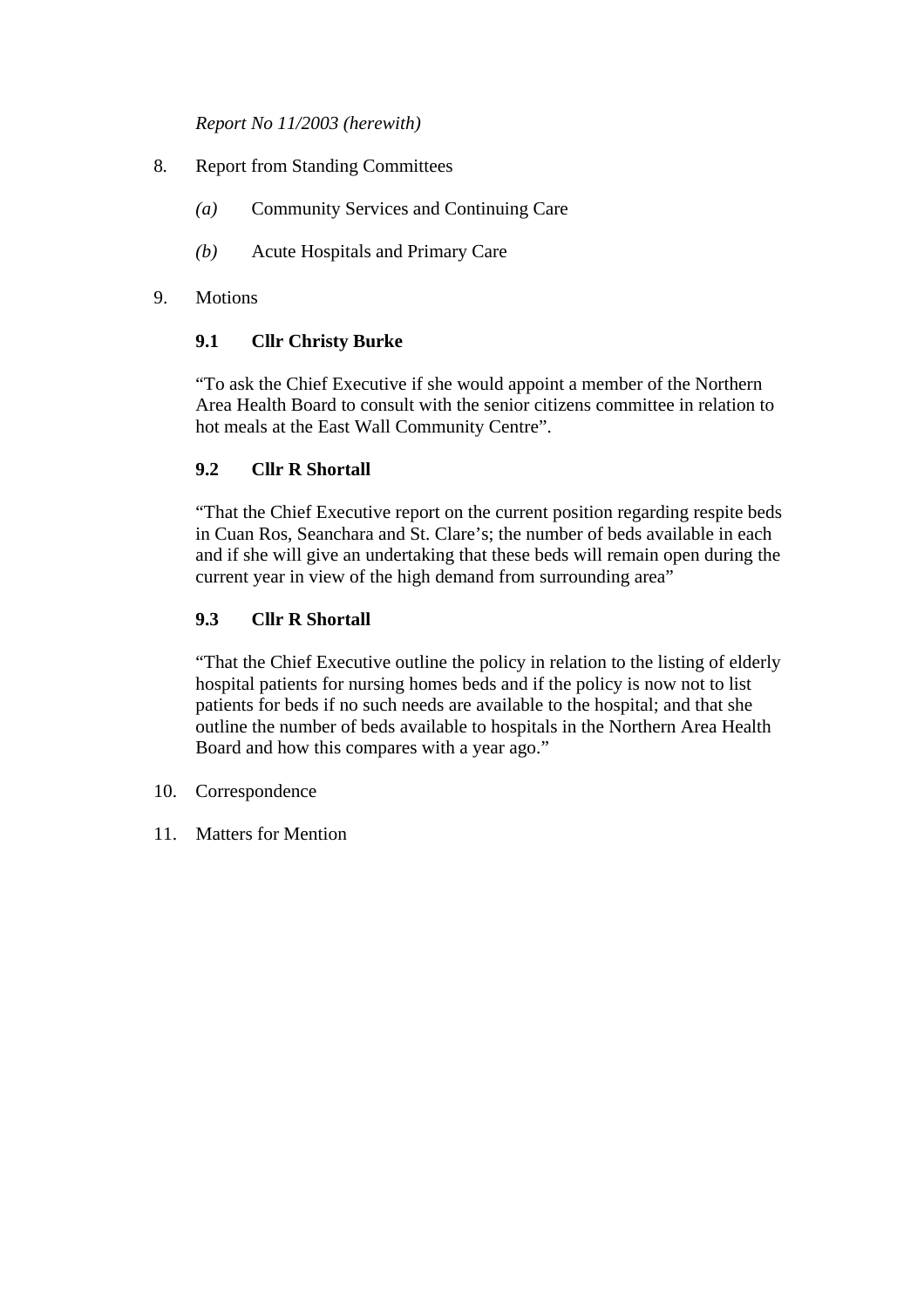#### **NORTHERN AREA HEALTH BOARD**

**Minutes of Proceedings of Monthly Board Meeting of the Northern Area Health Board held in The Boardroom, NAHB, Swords Business Campus, Balheary Road, Swords, Co. Dublin On Thursday 17th April, 2003 at 5.00pm.** 

> *Present*  Cllr C. Burke Mr M. Cowley Cllr L. Creaven Ms N. Harvey Cllr. D. Heney Dr. M. Laffoy Mr P. Ledwidge Mr G. McGuire Cllr D. Murray Cllr E. O'Brien Cllr M. O'Donovan Dr. J.Reilly Cllr R. Shortall Mr. L. Tuomey

*Non-Voting Participants*  Dr B. Murphy

*In the Chair*  Deputy Dr D. Fitzpatrick

> *Apologies*  Cllr A. Devitt

#### *Officers in Attendance – Management Team*

Ms. M. Windle, Chief Executive Mr. M. Walsh, Asst. Chief Executive Mr. J. Cahill, Asst. Chief Executive Mr P. Dunne, Asst Chief Executive Ms A. Kerrigan, Asst Chief Executive Ms. L. McGuinness, Asst. Chief Executive Mr. S. McGrath, Director of Communications Ms M. Kelly, Director of Human Resources Mr S. Mulvany, Director of Finance Mr J. Murphy, Board Secretary

*Other Officers in Attendance*

Mr G. Hanley, Operations Ms J. Ebbs, Operations Ms M. Farrell, Operations Ms B. Kelly, Secretariat Ms D. Kelly, Secretariat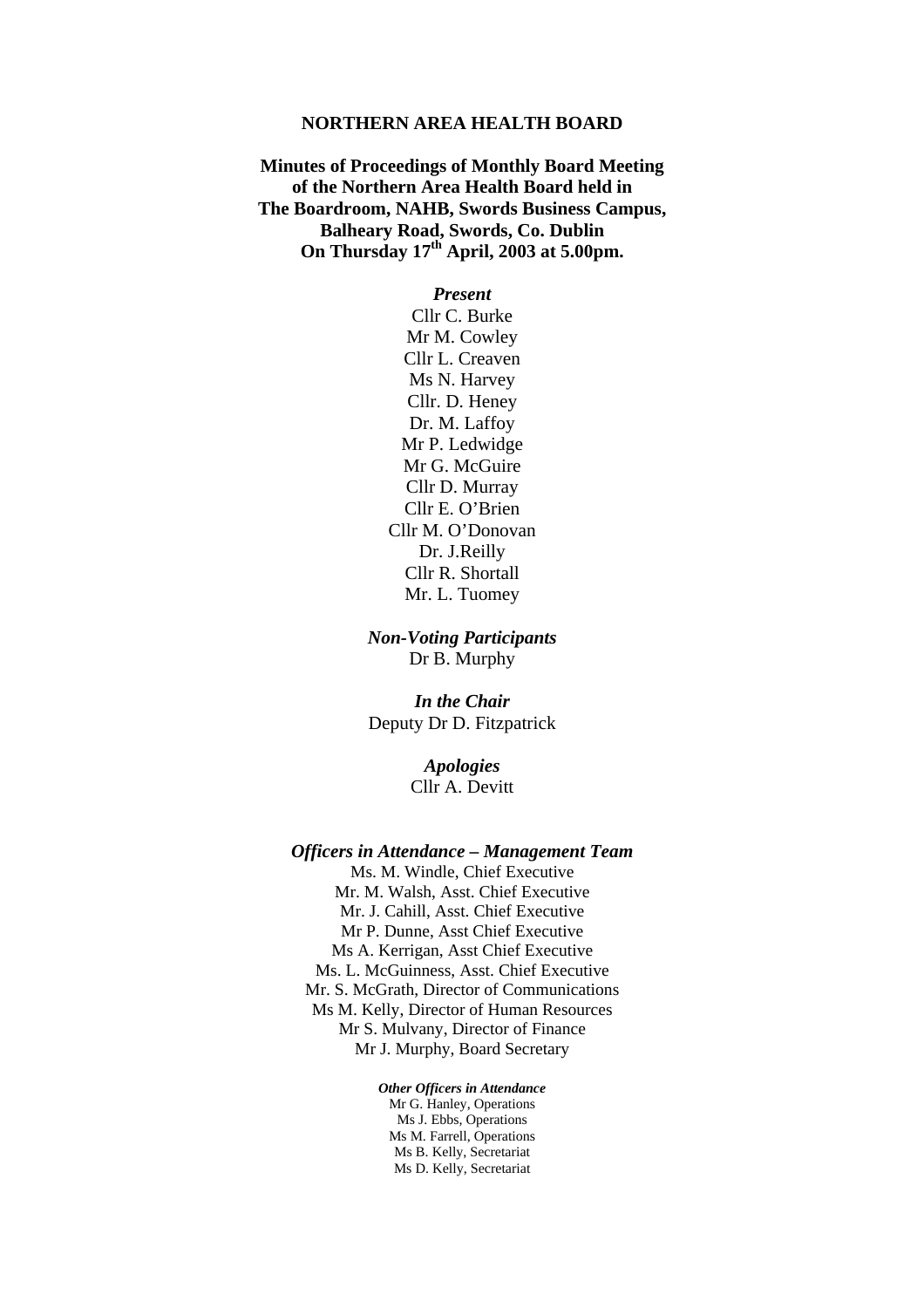### **35/2003 CHAIRMAN'S BUSINESS**

#### **1. Condolences**

I am sure members will join with me in expressing sincere sympathy with those whose names have been included on the list of condolences, which has been circulated to members.

### **2. Schedule of Meetings/Visits**

A copy of schedule of forthcoming meetings/visits has been circulated to all members.

Please note that a Special Meeting of the Board has been scheduled for 9.30am on Tuesday  $13<sup>th</sup>$ , May 2003.

Please note a visit to the Reception Centre for Asylum Seekers, at Balseskin, Co. Dublin, has been arranged for **Tuesday 24<sup>th</sup> June, 2003 at 2.00pm.** 

### **3. Diary Date: -**

### **Workshop for Board Members**

The Eastern Regional Health Authority in partnership with the three Area Health Boards, are in the process of organising a half day workshop for Board Members on "Governance of State Bodies". This workshop is likely to be scheduled for Friday  $16<sup>th</sup>$  May, 2003, in conjunction with the Institute of Public Administration.

Further details will be circulated, when available.

### **4. Apologies**

Cllr Anne Devitt

### **36/2003**

**MINUTES OF PROCEEDINGS OF MONTHLY BOARD MEETING**  held on Thursday,  $20^{th}$  March, 2003.

On a proposal by Cllr O'Donovan and seconded by Cllr Burke, the minutes of the Monthly Board Meeting held on  $20<sup>th</sup>$  March, 2003 were agreed.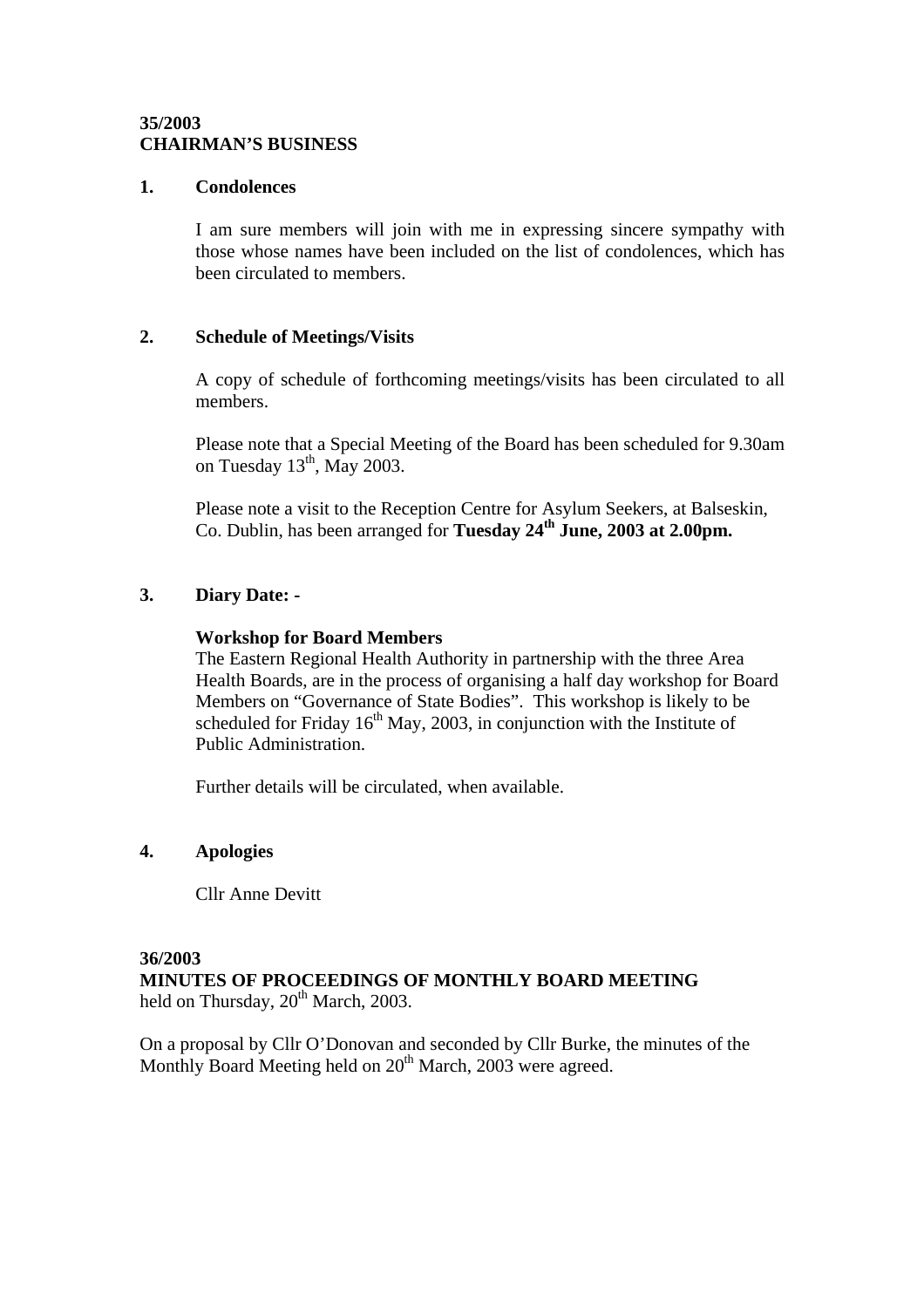### **37/2003 MINUTES OF PROCEEDINGS OF SPECIAL BOARD MEETING**

held on Monday,  $24^{th}$  March, 2003.

On a proposal by Cllr Heney and seconded by Cllr Burke, the minutes of the Special Board Meeting held on 24<sup>th</sup> March, 2003 were agreed.

## **38/2003 QUESTIONS TO THE CHIEF EXECUTIVE**

On a proposal by Cllr Burke, and seconded by Deputy Firzpatrick it was agreed to answer the questions lodged.

# **1. Cllr C Burke**

"To ask the Chief Executive that this Board agrees to provide a Chiropodist for the new Cabra Health Centre as at present some senior citizens have to go to the south side of the city?"

# **Reply**

Our Board does not employ Chiropodists in any of our Health Centres. Medical Card holders, aged 65 years and over are entitled to two Chiropody treatments per year. An eligible person is referred to a Chiropodist, of their own choice, from a list of approved practitioners, who are paid on a "fee-peritem" basis, in accordance with an agreed schedule of fees.

At present, there is a shortage of practicing Chiropodists within the Dublin area. However, applicants for services are referred to chiropodists within the local area – Persons in Community Services Area 6 are served by Chiropodists located at Berkley Street (2), Roselawn (2) and Finglas (1) or Fairview(1), in the first instance.

In addition, where a client is unfit to travel, a domiciliary visit may be arranged. Persons, with certain medical conditions may also receive additional treatments.

# **2. Mr G McGuire**

"To ask the Chief Executive if she has any plans to sever the connection of the water supply to the houses at the Grey Square, Portrane from the main St Ita's Hospital system and to connect them to the main water supply as was the intention when these houses were sold off a number of years ago? Is she aware that if any repairs have to be carried out in one house or the hospital system that all houses are shut down and will she make a statement of the matter?"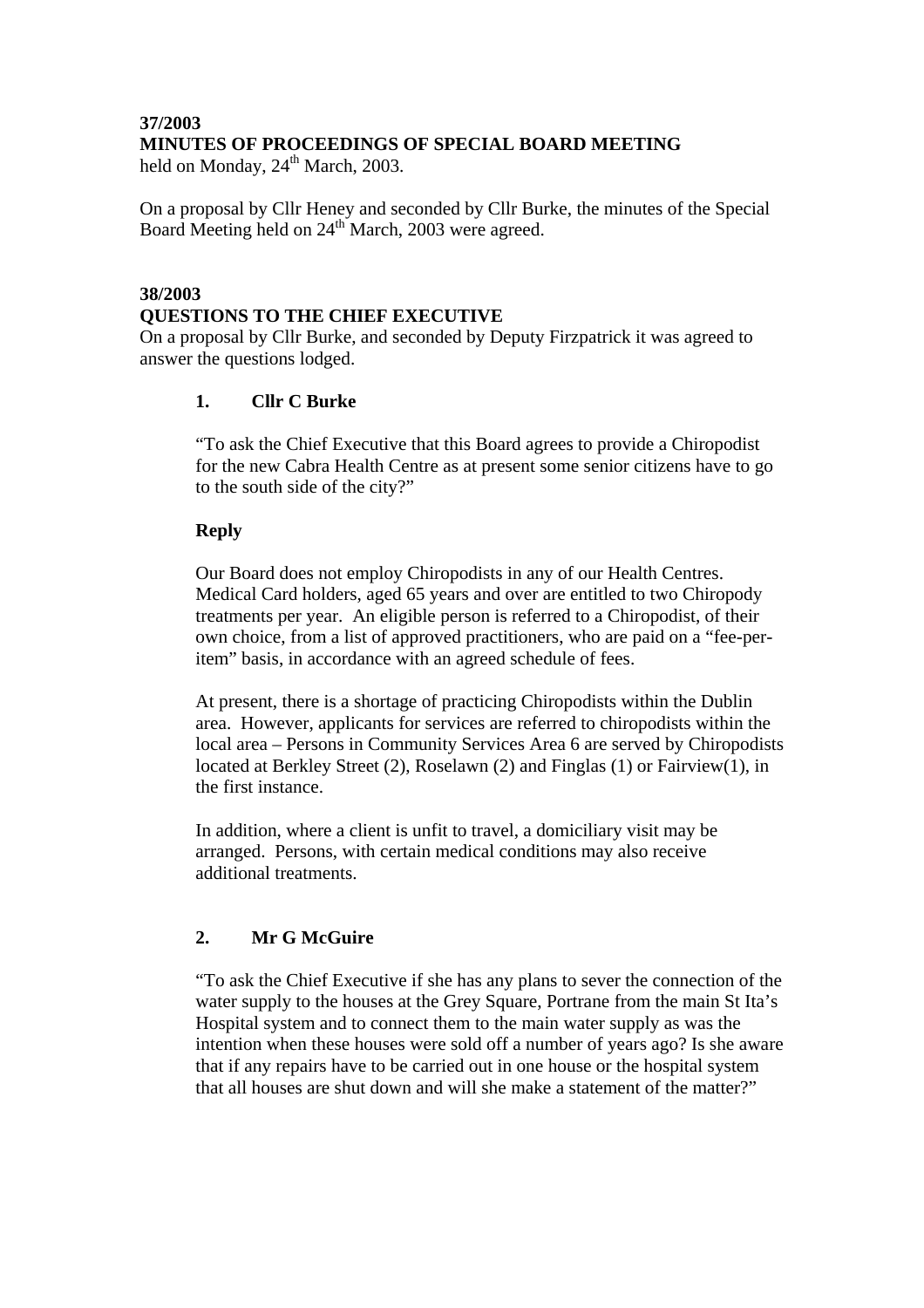# **Reply**

The premises at "Grey Square" were formerly dependant on the main hospital water supply i.e. the water tank system. In June 1999, Fingal County Council, terminated the hospital supply to Grey Square and a feed from the main council supply from the main road was installed coming through "Red Square" into the "Grey Square" pipework. However, our Board's technical staff will check with Fingal County Council to ensure that works carried out within the hospital are not affecting supply to either estate.

# **3. Cllr R Shortall**

"To ask the Chief Executive to report on the operation of the new high support unit in Portrane; the number of places available for use at present; the actual number of children resident there at present; and will she outline the precise criteria/guidelines for admission of clients?"

### **Reply**

Crannog Nua is a purpose built high support residential facility comprising three eight bed units, an education unit and recreational and administrative facilities. The service comes under the direct remit of the Northern Area Health Board and is a regional facility for the Northern, South Western and East Coast Area Boards.

There are currently 4 children in residence with one child on a day education programme. A further child has been approved for admission, subject to the recruitment of the required number of staff. The opening of further units is also subject to this proviso. There are 25 childcare staff currently employed.

The Board has been actively attempting to progress the recruitment of the required staff via local and international recruitment methods. At present there are 17 candidates placed on 3 recruitment panels, 1 formed locally and 2 formed from recruitment drives in the U.K. and Europe. It is anticipated that these candidates will be taking up duty from late April onwards. All new staff are required to undergo an 8 week induction training programme before becoming fully operational. Further recruitment campaigns are planned.

In the interim, a study has been commissioned to examine the feasibility of utilizing one of the 8 bed units for the provision of related residential care pending its commissioning for High Support. The study will include a critique of the need for high support places, all aspects and elements of the planned commissioning schedule; the options to consolidate individual and other special care arrangements into such a unit; the possibilities for addressing the needs of adolescents on the mental health spectrum; other possible uses, if any, and a plan to effect the alternative use. The initial feasibility study should be completed by the end of April, 2003.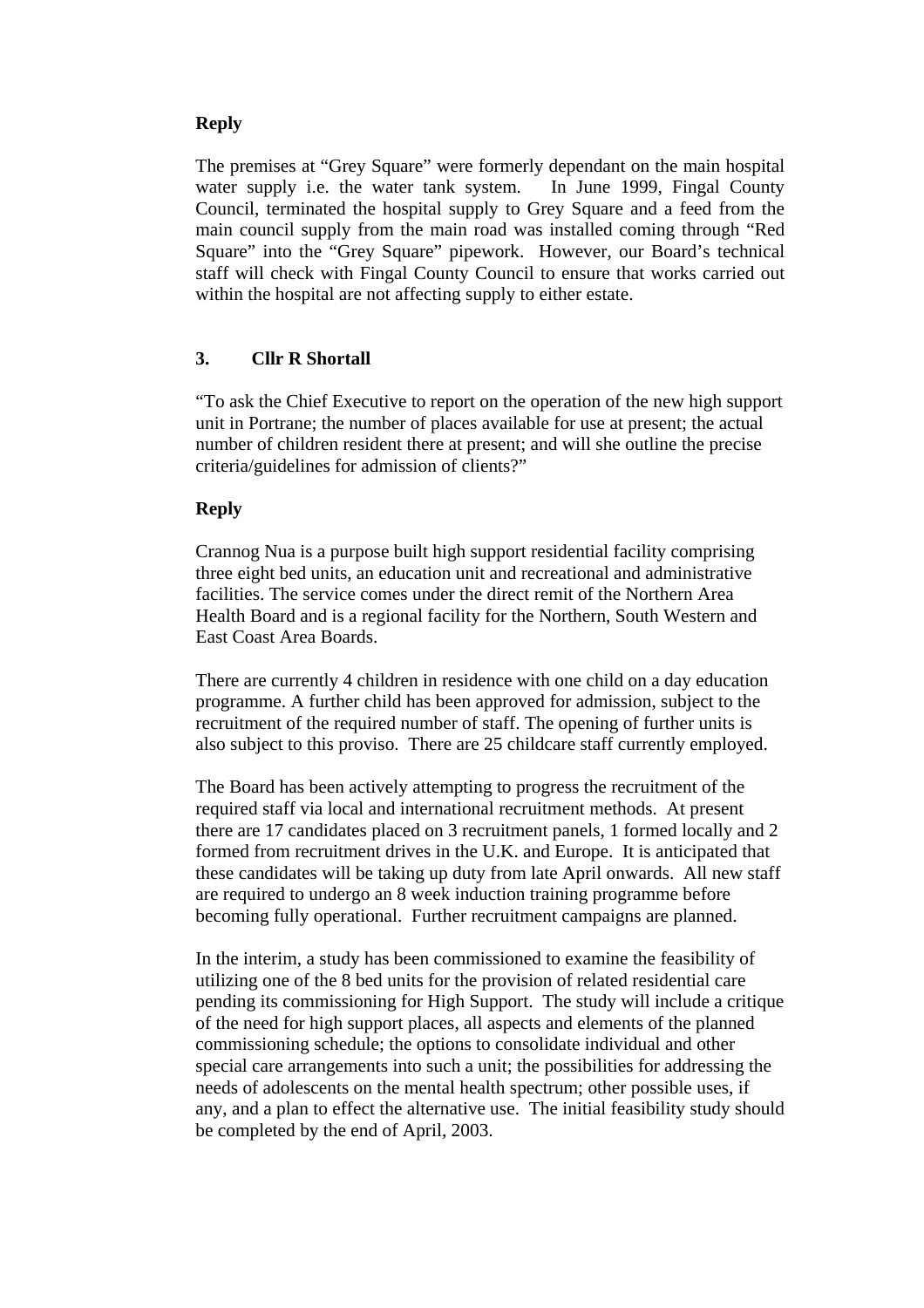The following are the current approved admission criteria/guidelines for Crannog Nua:

# **THE REFERRAL PROCESS**

Young People have the right to be appropriately placed. It is therefore necessary to ensure that the needs of the young person referred can be met by the facilities and programmes offered in Crannóg Nua. To this end the following procedure has been identified regarding applications and the criteria for placement so that neither the young person nor the Centre is set up for failure even before intervention begins.

# Admission Criteria

The following admission criteria are essential:

- Child/young person is aged 12-17 years on admission.
- Has a history of care arrangements that have broken down.
- The risk behaviour **and** level of need of the child/young person poses a real risk to his/her health, safety, development and welfare unless placed in a High Support Unit.
- The level of risk is moderate
- The level of need is high
- Young person has a history of emotional and behavioural difficulties.
- Young person cannot be supported in mainstream residential care
- It can be clearly demonstrated by the referring agency that consideration has been given to all alternative care settings and there is no alternative setting in which the child/young person's needs can be met.
- The child/young person has a willingness to engage with the High Support Unit.

# Making a Referral

An application for placement in Crannóg Nua, High Support Unit must**:** 

- Have a named Social Worker who will have ongoing involvement with, and ongoing responsibility for the young person referred.
- Include the detailed Care Plan.
- Specify what is hoped will be achieved by this placement.
- Specify the nature of the post High Support placement plans, that will be pursued by the referring Social Worker.
- Include a comprehensive needs assessment.
- Include a comprehensive and up to date social history, including details of family history, key relationships, education, health, interests, hobbies and special needs.
- Include detail of Risk Behaviour.
- Include detail of young persons history of emotional and behavioural difficulties.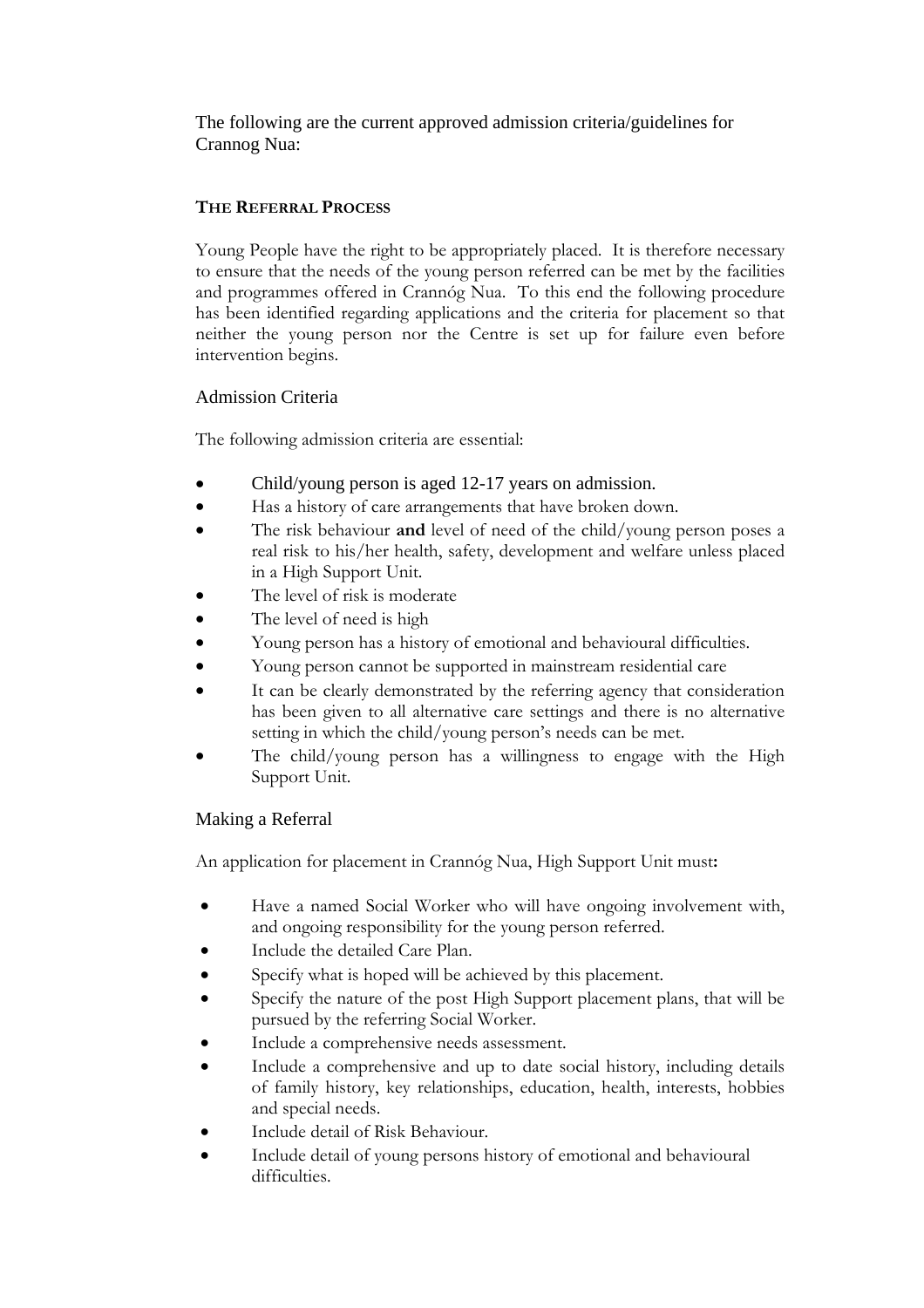- Include a care placement history outlining all personal social service interventions.
- Include a current psychiatric report from a consultant psychiatrist familiar with High Support.

### **Area Management must countersign each application thereby certifying that admission criteria are fully met.**

In the extraordinary event of an emergency admission the above requirements must be met within three working days.

### Admission and Discharge Group

The Admission and Discharge Group meets monthly, or more frequently if deemed necessary. Decisions of this group are available within 48 hours of meeting. The group consists of:

- Independent Chairperson
- Director (Crannóg Nua)
- Deputy Director (Crannóg Nua)
- School Principal (Crannóg Nua)
- A representative from the Northern Area Health Board
- A representative from the East Coast Area Health Board
- A representative from the South Western Area Health Board
- Clinical Director, Child and Adolescent Psychiatry
- Representative from Community Psychiatric Nursing, NAHB
- A representative from An Garda Síochána.

When considering referrals the group must adhere to the stated admission criteria.

All referrals are considered taking into account the needs and placement plans of those young people already residing in the unit.

The referral group prioritises referrals in the absence of immediate vacancies. Approved referrals will be placed on a waiting list. The referral group will review the waiting list monthly. The review of the waiting list will consider all up to date information available about the young person. Therefore information arising subsequent to an application should be reported promptly. Re-prioritisation may occur if new referrals are received which are considered to be more urgent.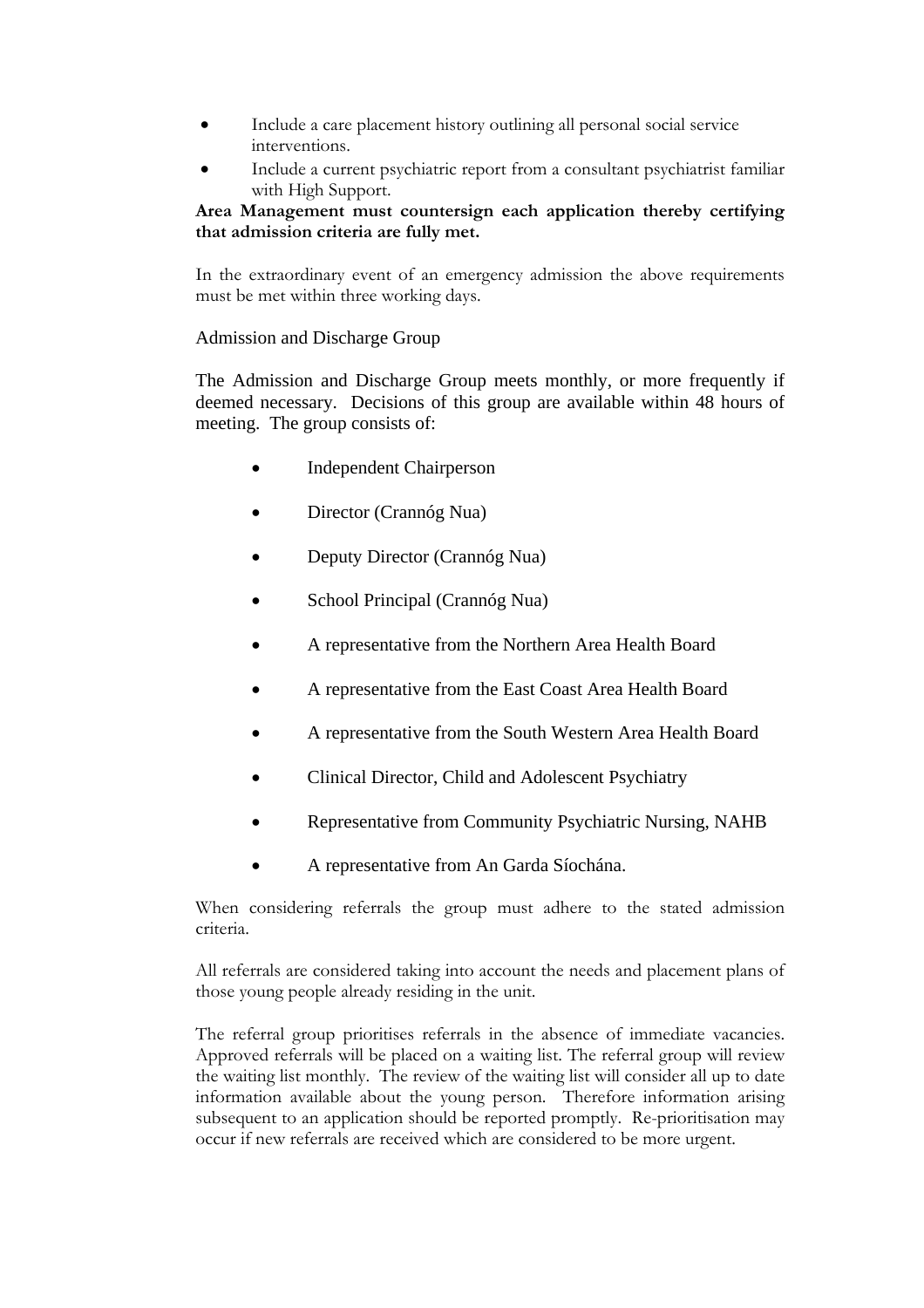An essential element of each Area Health Board representative's remit, as part of the Admission and Discharge Group, will be to ensure that the ongoing 'Outreach' elements of Individual Placement Plans are fully facilitated in their local Area. Additionally each Health Board representative is key in ensuring that 'Through Care' and 'Exit Strategies' for young people referred by their Area Board are fully facilitated and honoured.

### Duration of Placement

All cases recommended for discharge will be reviewed by the Admission/Discharge Group with a view to ensuring that appropriate plans have been put in place to meet the needs of the young person who is moving on. The length of stay is determined by the need of the young person for a high support service.

### **WHEN PLACEMENT IN CRANNÓG NUA IS NOT APPROPRIATE**

Placement in Crannóg Nua is not appropriate where a child/young person:

- Requires Secure Setting.
- Has a high risk level.
- Has a history of persistent criminal/offending behaviour.
- Has moderate/severe learning disability.
- Requires medical detoxification for drug use.

• Has acute psychiatric illness requiring intensive medical intervention.

Has an established history of absconding from care placements (i.e. absconding is part of their behavioural profile rather than a response to situational stressors).

### **PRE-ADMISSION PROCESS**

Being admitted to a High Support Unit can be a very stressful time for young people. For some young people being admitted to High Support may in itself prove to be a 'traumatic' experience. Therefore, in order to reduce stress and anxiety, it is recommended that the young person will have at least three visits to the centre before being admitted. These visits give the young person opportunity to familiarise themselves with the physical layout of the unit, the other residents, the staff, the programme and the routines.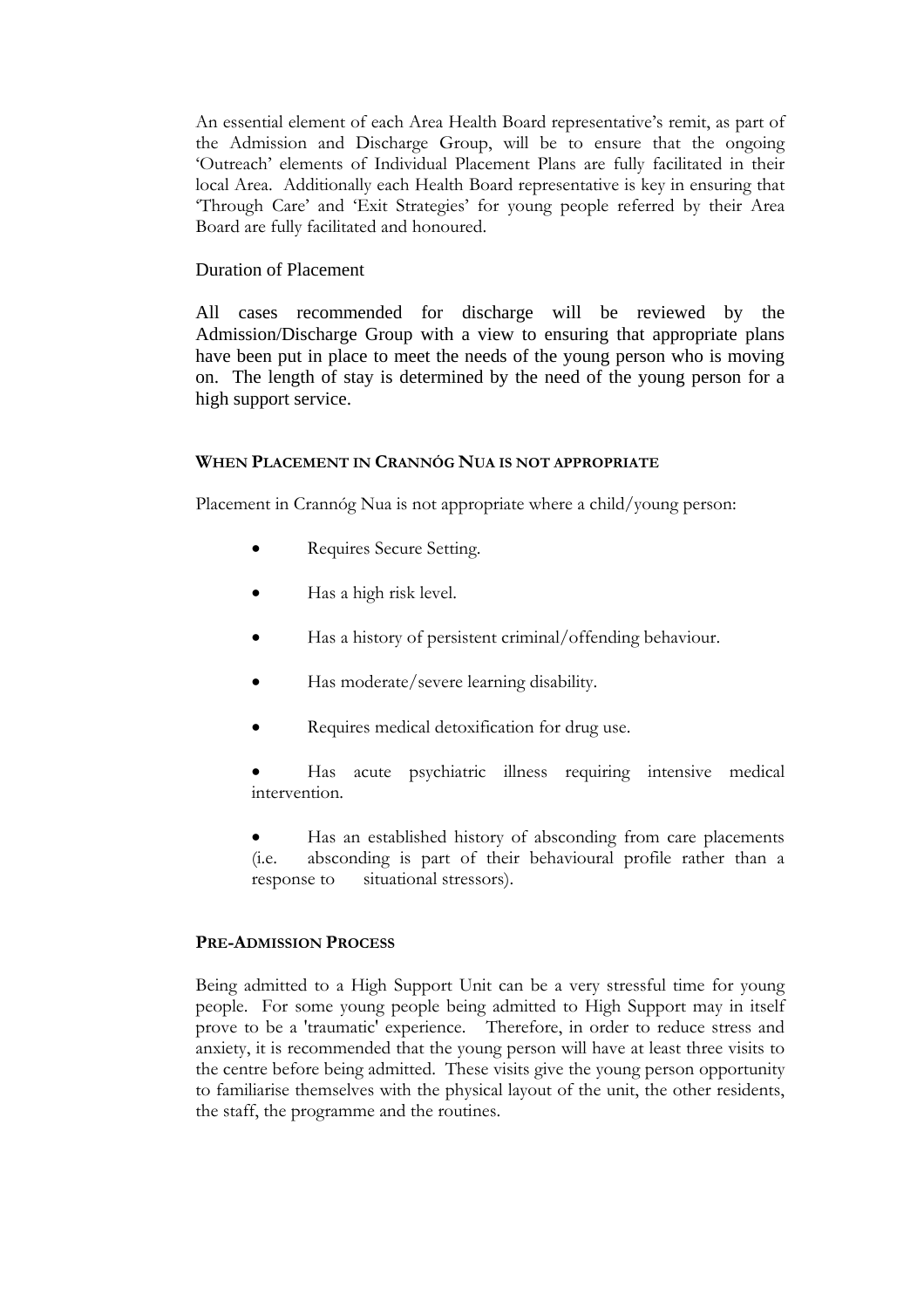In order that the best opportunity of success is offered to the young person for their stay at the centre a number of issues will be addressed by both care staff and the young people during these visits. For instance:

- What does the young person hope to achieve by staying at the centre?
- How long do they feel they need to stay?
- What are their hopes, fears and concerns about the centre?
- What kind of things do they enjoy doing?
- What kind of things do they find difficult?

The young person is given an outline of the programme of the centre:

- That every person is encouraged to attend therapy.
- That the young people meet as a group each day to discuss any issues which have arisen.
- Each young person is also made aware that the centre will work with them and their families on an ongoing basis.

It is also important that the young person knows they will be safe in the centre and it needs to be clearly outlined how this is achieved.

A preliminary programme of intervention is then outlined in order that when the young person arrives for their stay there is a clear structure of care from the outset. Furthermore it is made clear to the young person the nature of the progress they must make before moving on is possible.

As part of the NAHB commitment to ensuring the safety of young people, in the event of a young person going missing:

• A photograph of the young person is taken within 48 hours of admission, and is kept on their file.

### **CRANNÓG NUA AND SOCIAL WORKER PARTNERSHIP**

The importance of the partnership between the referring Social Worker and Crannóg Nua cannot be overemphasised. The success of placements to Crannóg Nua is highly dependant upon detailed placement and care plans and clear information from referring social workers. The importance of building and maintaining positive relationships with families is also key in preventing a split between the young person and the family and this requires ongoing input of a social worker.

A social worker making a referral to Crannóg Nua must be confident that the Centre will carry out the therapeutic task and maintain open communication. Additionally, young people need to be secure in the knowledge there are arrangements in place among the professionals for ensuring their rights, needs and wants are heard, recognised and responded to. A vital aspect of the work will be to avoid a situation where a young person is in the position of 'not knowing' what will be happening to them in the future. For this reason the question of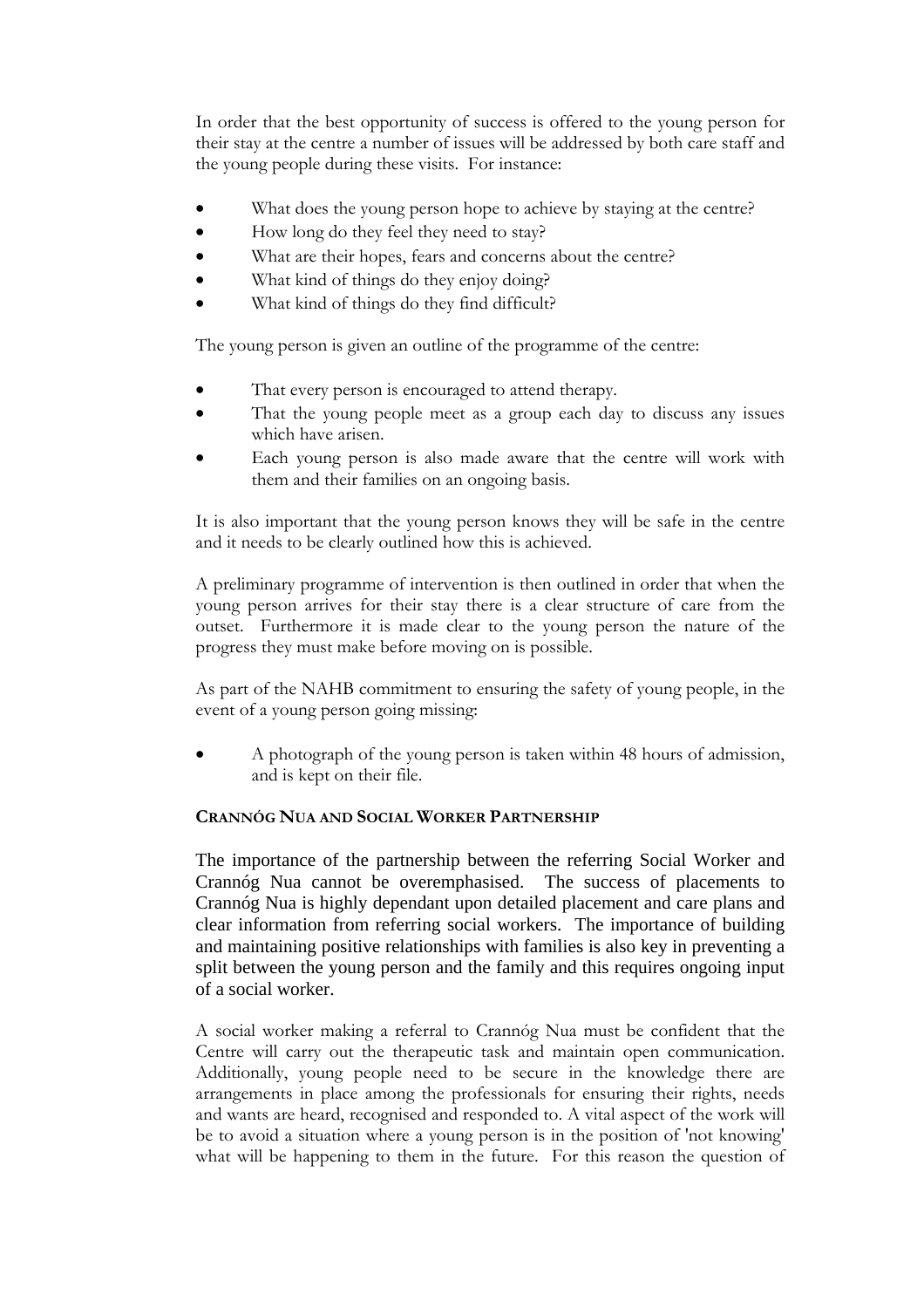where it is intended the young person will move to, and when, are first addressed by the social worker at the referral stage.

Once the Admission Group has accepted a referral the team at Crannóg Nua and the Social Worker will share the following goals, with each role complementing the other. Either party can refer to their line manager. The contract of care entered into, as a condition of admission, must be complied with in full.

| <b>GOALS OF CRANNOG NUA AND SOCIAL WORKER PARTNERSHIP</b> |  |
|-----------------------------------------------------------|--|
|                                                           |  |

|    | Goal                                                                                                                           | Crannóg Nua Responsibility                                                                                                                                                                                                                                                                                         | <b>Social Worker Responsibility</b>                                                                                                                                                                                                                        |
|----|--------------------------------------------------------------------------------------------------------------------------------|--------------------------------------------------------------------------------------------------------------------------------------------------------------------------------------------------------------------------------------------------------------------------------------------------------------------|------------------------------------------------------------------------------------------------------------------------------------------------------------------------------------------------------------------------------------------------------------|
| 1. | Each young person will have a<br>detailed and up-to-date Care plan.                                                            | To pass on any relevant<br>information to social workers and<br>keep a copy of the Care plan safe<br>and confidential on campus.                                                                                                                                                                                   | To complete a Care Plan prior to<br>admission, retain responsibility for<br>its overall management and<br>update, and review it twice a year.                                                                                                              |
| 2. | Each young person will have an<br>up-to-date Placement plan. (Initial<br>and follow on plans)                                  | Partner in developing,<br>implementing and evaluating<br>Placement plans and involving<br>young person in all aspects of the<br>plan. To update social workers of<br>progress and adjustments.                                                                                                                     | Partner in developing and<br>implementing Placement plans<br>and evaluating, attend six weekly<br>reviews and maintain ongoing<br>communication with the young<br>person and their family, to advise<br>and encourage progress.                            |
| 3. | Each young person will have<br>facilitated contact with his or her<br>family<br>agreed<br>in<br>their<br>as<br>Placement plan. | To accommodate the family in<br>maintaining agreed contact and<br>avoid marginalising the young<br>person.                                                                                                                                                                                                         | To have main responsibility for<br>informing the centre and the<br>family of dates, times and<br>expectations of visits and<br>encourage telephone contact. To<br>review the level of contact with<br>the family and young person at<br>Placement reviews. |
| 5. | Children will have weekly contact<br>with their social worker and<br>fortnightly visits.                                       | To schedule visits as part of<br>activities and Placement planning<br>and to liase with social worker<br>during visits.                                                                                                                                                                                            | To maintain agreed<br>communication and visit schedule,<br>to be responsibility for meeting<br>agreements                                                                                                                                                  |
| 6. | Each young person will have six<br>weekly reviews of their Placement<br>plan.                                                  | To schedule, invite relevant<br>parties, chair and minute the<br>review, and keep the meeting child<br>centred. To send social worker<br>written information a week before<br>and prepare the young person for<br>the review.                                                                                      | To be present at all Placement<br>plan reviews, to provide written<br>reports, and to facilitate family<br>involvement as agreed in the<br>Placement plan.                                                                                                 |
| 7. | Each young persons best interests<br>will be secured in the event of<br>unauthorised absences.                                 | To inform all relevant parties (as<br>per Crannóg Nua policies and<br>procedures) including social work<br>team. To maintain daily contact<br>with above.                                                                                                                                                          | To maintain contact with Crannóg<br>Nua daily to monitor<br>developments and provide<br>information.                                                                                                                                                       |
| 8. | Each young person will have<br>access to a detailed complaints<br>procedure and have support when<br>using it.                 | To follow Crannóg Nua and<br>Health Board policies during<br>complaints. To advise support<br>and educate the young person in<br>dealing with grievances. To<br>inform the social worker and<br>significant others of any<br>complaints and maintain<br>appropriate communication<br>during the complaint process. | To provide support to the young<br>person and their family, to<br>maintain the flow of information,<br>and where necessary mediate on<br>behalf of the young person with<br>the centre or other agencies.                                                  |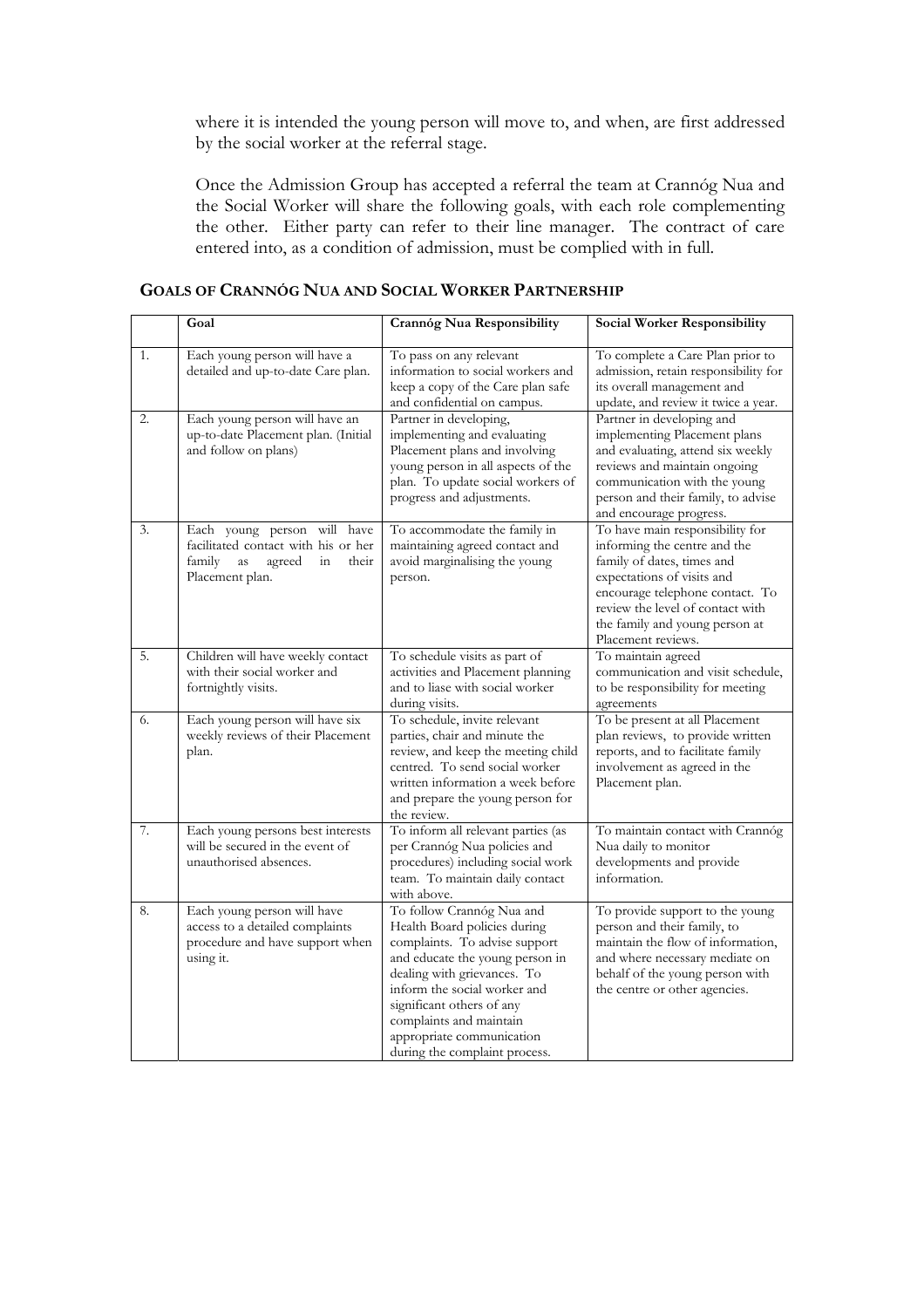| 9. | Children will be well prepared and | To accommodate and facilitate the  | To have primary responsibility for  |
|----|------------------------------------|------------------------------------|-------------------------------------|
|    | informed regarding their aftercare | young person's transition to their | through care. To have an            |
|    | plans for leaving Crannóg Nua.     | new placement. To support the      | identified placement and set this   |
|    |                                    | young person through emotional     | up for the young person prior to    |
|    |                                    | difficulties around leaving        | admission and to avoid the          |
|    |                                    | Crannóg Nua. To develop            | difficulties associated with        |
|    |                                    | Placement plans which will         | indeterminate placements. To        |
|    |                                    | prepare the young person for       | keep the young person, family and   |
|    |                                    | moving on. To assist them to       | Crannóg Nua updated regarding       |
|    |                                    | develop bonds with their new       | post-Crannóg Nua placement,         |
|    |                                    | carers.                            | facilitate moving on and arrange    |
|    |                                    |                                    | visits and exit plan. To share this |
|    |                                    |                                    | information at six weekly reviews.  |

# **4. Cllr R Shortall**

"To ask the Chief Executive to report on the new health centre and district head quarters in Ballymun; if funding has been secured for the fit-out of these two facilities; when the fit-out will take place and when she expects each of these facilities to be operational?"

# **Reply**

Our Board and its predecessor, the Eastern Health Board, has worked in partnership with Ballymun Regeneration Ltd and Dublin City Council since the inception of the Ballymun Renewal Scheme with a view to providing a Primary Care Centre and Community Services Headquarters in the Civic Offices Building at Ballymun.

The construction phase of this project was completed in December 2002 and the building was handed over to Ballymun Regeneration Ltd. Our Board has completed the process of tendering for the fit-out of our portion of the building. The proposed acquisition arrangements for the building consist of a 14-year lease-purchase agreement. We are awaiting approval from the Eastern Regional Health Authority to allow us to sign off on the lease purchase agreement, and we have also sought approval for the capital costs of the fit-out. The fitting-out contract will take approximately eight to nine months to complete

The Primary Care Centre will incorporate a multidisciplinary team of General Practitioner, Nursing, Social Welfare, and Para Medical Staff and also has capacity for radiology and minor surgery.

A multi-disciplinary project steering group has been set up to over see transition of services.

A number of working groups also are being put in place, which includes representatives from Voluntary Providers and Community Groups in planning the service which will be delivered from the new location.

This work is ongoing pending the allocation of funding.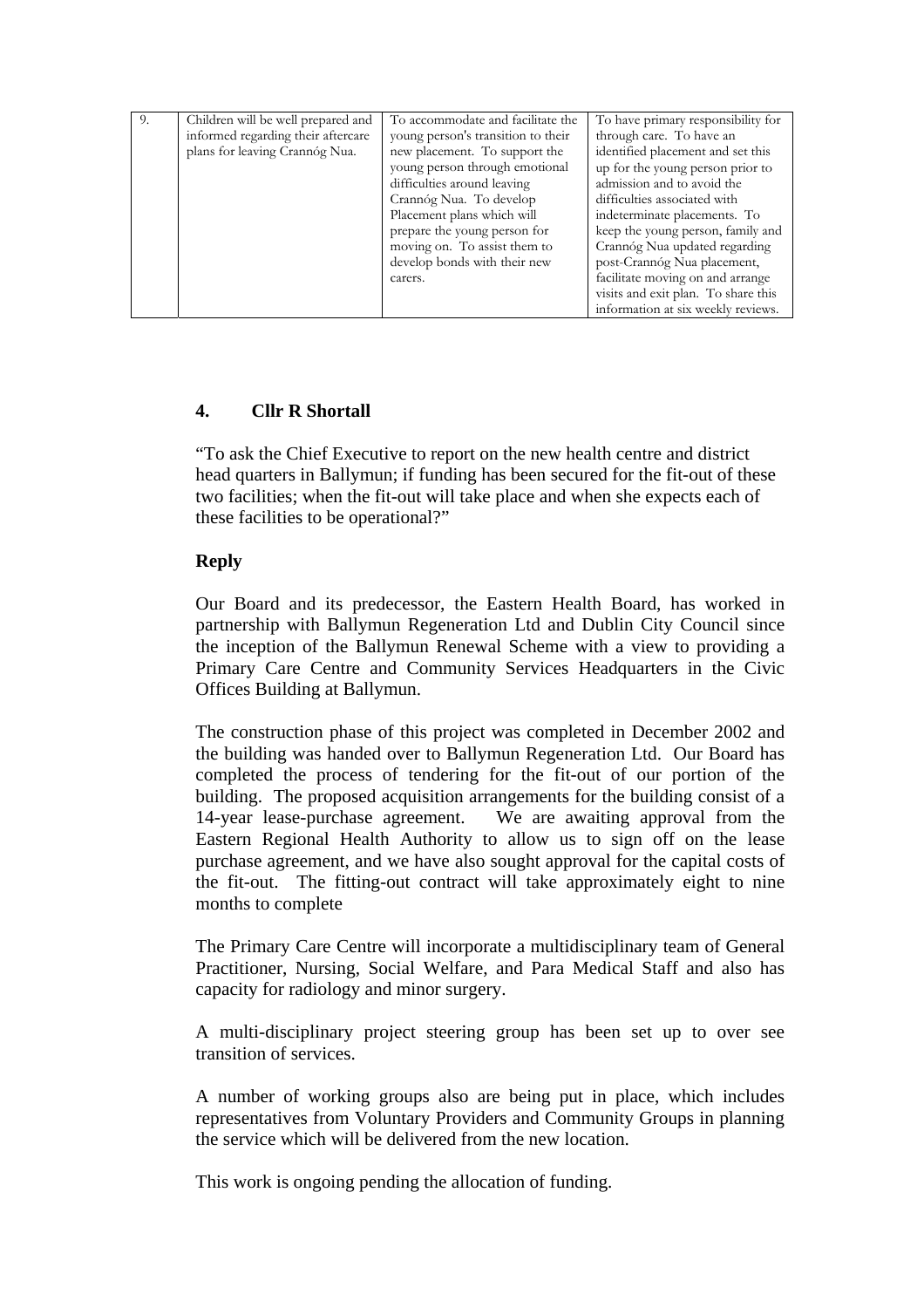# **39/2003 SERVICE MATTERS**

### *James Connolly Memorial Hospital – Capital Funding Allocation*

I wish to advise members that the Eastern Regional Health Authority today received conformation from the Department of Health and Children of an additional allocation of €5million, towards the outstanding works necessary to allow the final phase of land transfer to the Developer/Purchaser, at James Connolly Memorial Hospital.

### *Cabra Health Centre*

Tenders for the redevelopment of Cabra Health Centre have been received and the tender analysis is currently underway. A meeting of the Project Team is scheduled for this week and it is expected our Board will be in a position to sign contracts with the successful company next week. The construction work is scheduled to commence week commencing  $28<sup>th</sup>$  April 2003 and the development is expected to take six months to complete.

### *Orthodontic Unit, Ashtowngate*

The building and fit-out work on the site is due to be completed by  $25<sup>th</sup>$  April 2003.

The dental chairs and x-ray equipment are currently being installed. The remaining equipment will be delivered and commissioned week commencing  $28<sup>th</sup>$  April 2003.

# *Audiology Services- Devolution*

The National Audiology Service formerly administered by the National Rehabilitation Board was transferred to the Eastern Health Board in March 2000, and subsequently to our Board following on the dissolution of the National Rehabilitation Board. The service, which consists of providing hearing tests, prescribing and supplying hearing aids, and providing a technical, medical support and repair service, remained under our Board's management up to January 2003.

A committee with representatives of each Health Board, under the chairmanship of Mr. Joe Cahill, Assistant Chief Executive Officer, Special Projects, has overseen the devolution of responsibility for Audiology Services in its own functional area to each individual Board.

As part of this process, the clinical staff, consisting of Audiologists and Audiological Scientists, along with locally based clerical staff, were transferred to the appropriate local Health Boards with effect form January 2003. The budget required to employ and support these staff, totalling  $\bigoplus$ . 47 million, was also transferred.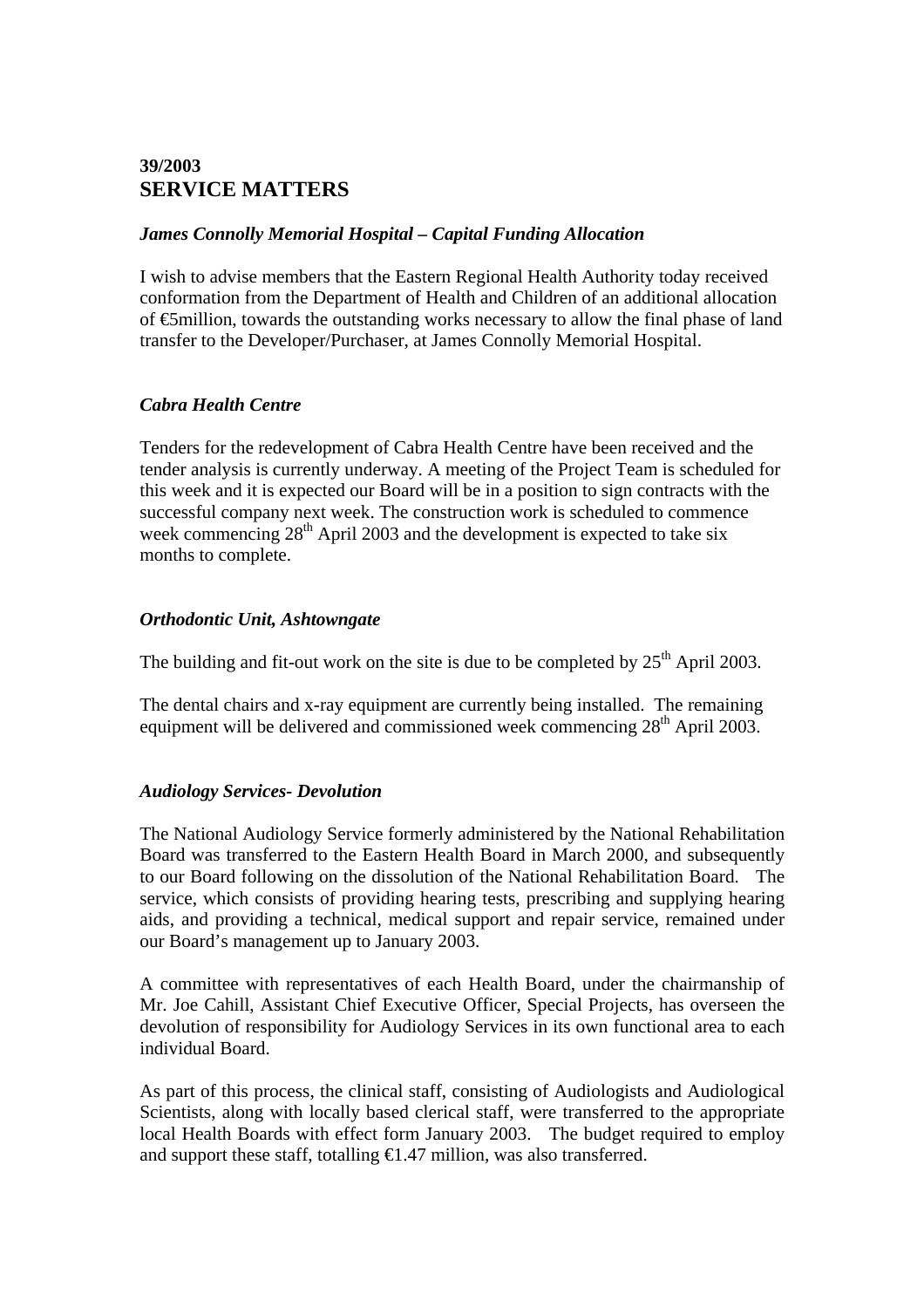A number of support services, including I.T, purchasing and repairs, have remained under our Board's management, as it would not be feasable, under their present structure, to divide them amongst the ten Health Boards.

A monitoring committee has now been established to oversee the transition of this service to each of the Health Boards.

#### *Immunisation Programme*

I am please to advise you that there has been an increase in the level of uptake between quarters 3 and 4 2002 within our Board.

#### **Men. C uptake at 12 months**

|             | $3rd$ Ouarter 2002 | $4th$ Quarter 2002 |
|-------------|--------------------|--------------------|
| <b>NAHB</b> | 69.76%             | 72.76%             |
| <b>ERHA</b> | 68.8%              | 74.2%              |
| National    | 76%                | Not available      |

### **MMR uptake at 24 months**

|             | 3 <sup>rd</sup> Quarter 2002 | $4th$ Quarter 2002 |
|-------------|------------------------------|--------------------|
| <b>NAHB</b> | 63.3%                        | 66.4%              |
| <b>ERHA</b> | 64.2%                        | 68.5%              |
| National    | 73%                          | Not available      |

### **Polio uptake at 12 months**

|             | $13rd$ Ouarter 2002 | 4 <sup>th</sup> Quarter 2002 |
|-------------|---------------------|------------------------------|
| <b>NAHB</b> | 71.9%               | 73.83%                       |
| ERHA        | 70.3%               | 75.2%                        |
| National    | 77%                 | Not available                |

#### **Polio uptake at 24 months**

|             | 3 <sup>rd</sup> Quarter 2002 | $4th$ Quarter 2002 |
|-------------|------------------------------|--------------------|
| <b>NAHB</b> | 75.46%                       | 79.7%              |
| ERHA        | 76%                          | 79.3%              |
| National    | 82%                          | Not available      |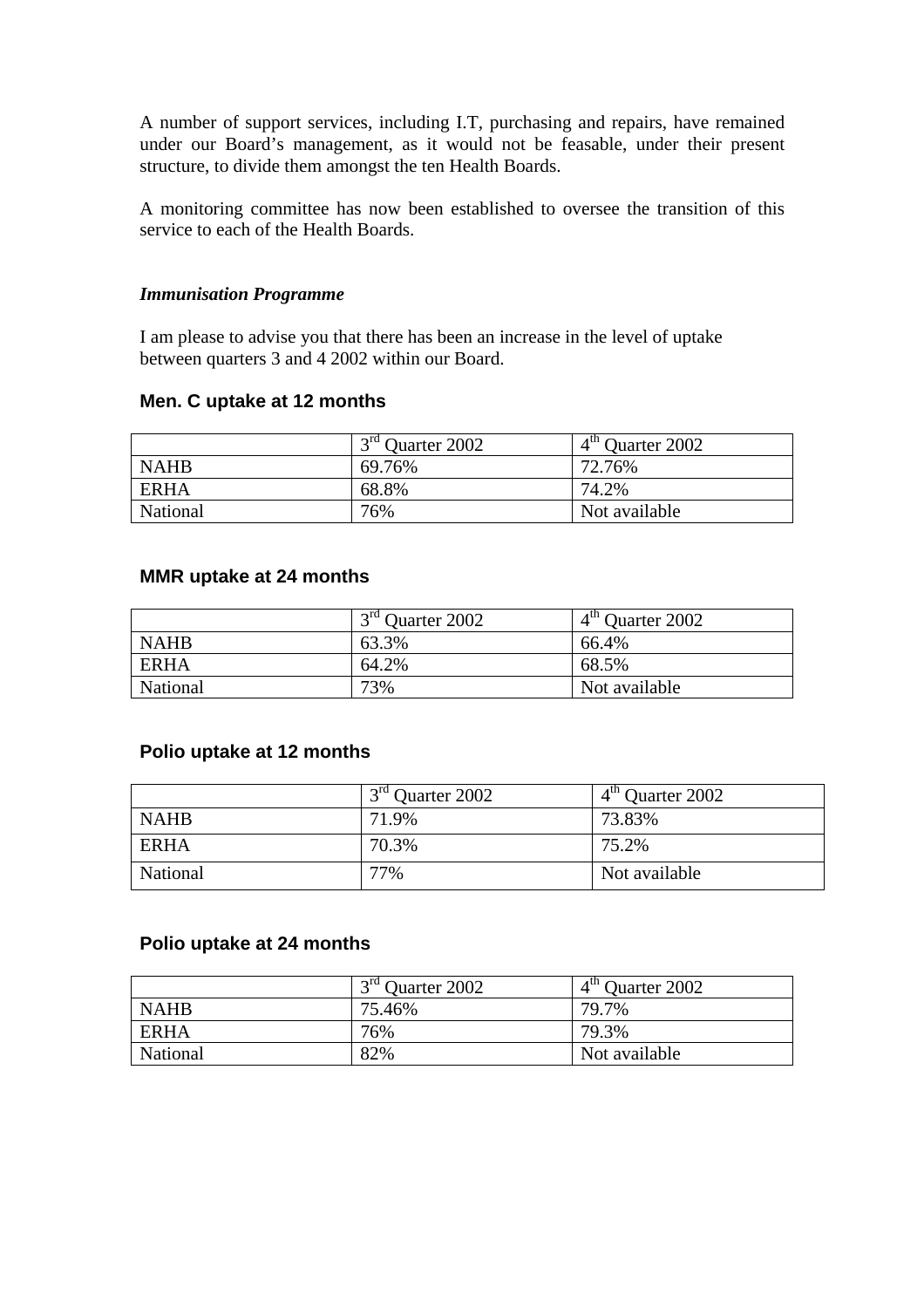| <b>Notes:</b><br>Polio | Completed course of 3 Polio vaccinations.                                   |
|------------------------|-----------------------------------------------------------------------------|
| Men C                  | at 12 and 24 months, completed course of 3 Meningococcal C<br>vaccinations. |
| <b>MMR</b>             | Related to single shot of MMR at 15 months                                  |

Northern Area Health Board Immunisation Committee

As previously reported, our Board has, formulated a number of actions to encourage greater uptake. An awareness campaign has been ongoing and all G P surgeries, schools, crèches and playschools have been provided with information leaflets and posters.

Our Board's Immunisation Committee continues to meet on a regular basis. In the recent past it has been concerned with the importance of increasing the uptake of MMR. The difficulty in recruiting PHNs has impacted on the ability of the Board to provide full service in respect of Immunisation. The negative publicity in respect of the MMR vaccine is also thought to have impacted on uptake rates.

In an effort to promote awareness of the importance of immunisation among the nonnational population within our Board's area, organisations supporting asylum seekers and refugees were written to and provided with leaflets and posters promoting the uptake campaign. It is the intention of the Board to follow up with the provision of translations of the MMR information leaflet into a number languages.

# *Public Health Doctors – Industrial Dispute :- Update*

### Background

The Health Service Employers Agency, together with representatives of the Department of Health and Children and the Department of Finance attended talks on  $14<sup>th</sup>$  March 2003 at the Labour Relations Commission to attempt to find a resolution to the dispute with Public Health Doctors. Talks broke down without any further progress being made.

### Effect on Services

Due to the Strike action being taken by Public Health Doctors since last Monday 14<sup>th</sup> April 2003, routine public health medical services have not been available since that date. The services affected include BCG Clinics, Child Development Clinics, School Immunisation Clinics and Infectious Disease Surveillance.

# BCG Clinics

All BCG clinics are cancelled for the duration of the strike.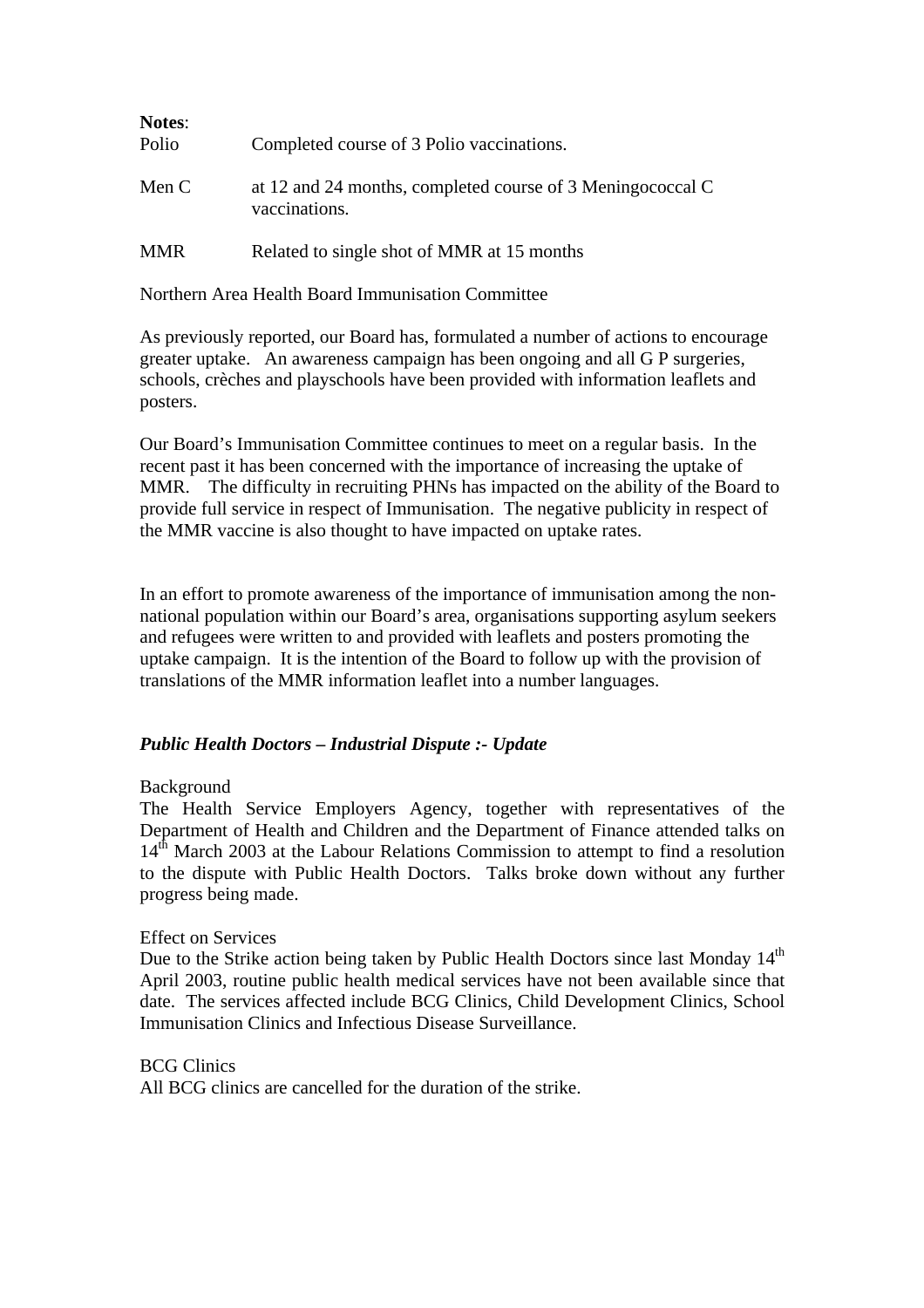#### Child Development Clinics

Pre-planned development screening clinics for young children are also suspended for the duration of the dispute. As these clinics are held by appointment, parents have been notified of the cancellation of appointments.

#### School Immunisation Programme

The school immunisation programme has also been cancelled for the duration of the dispute.

#### Infectious Diseases

Individuals presenting with infectious disease such as meningitis, T.B., measles etc. will continue to be treated as heretofore. However, where follow-up and contact tracing is required in relation to a family or close contacts and where it is considered that the matter is of an urgent and high risk nature, such cases will be managed in accordance with contingency arrangements which are in place.

#### Monitoring Arrangements

The Department of Health and Children have established a National Incident Room in the Department to monitor issues presenting at health board community care offices and health centres which would normally receive the attention of a Public Health Doctor. Daily progress/update reports are forwarded to the Department of Health and Children.

### Emergency Cover/IMO National Strike Committee

The Irish Medical Organisation has informed the Health Service Employers Agency that emergency cover will be provided by their members in circumstances where a real and immediate risk to human life is apparent, as adjudged by the medically – qualified members of the Organisations National Strike Committee. This service will be available on a contracted hours basis only – i.e. Monday to Friday, 9.00 a.m. to 5.00 p.m. The Health Services Employers Agency has sought clarification from the IMO in relation to the provision of emergency services. The Agency has specifically requested the IMO to give serious and immediate consideration to the withdrawal of the instruction to Public Health Doctors not to provide their essential function in dealing with SARS and to return to dealing with this matter in the appropriate manner.

### *"Counting on Foster Care"*

Our Boards "Counting on Foster Care" report was formally launched by Brian Lenihan, Minister for Children, on Friday  $4<sup>th</sup>$  April.

The report was a three part study on foster care in the Eastern Region. It represents the most comprehensive profile of foster care ever undertaken in the Eastern Region, and has yielded valuable pointers on future direction for the foster care service and will be of benefit in future planning and delivery of foster care.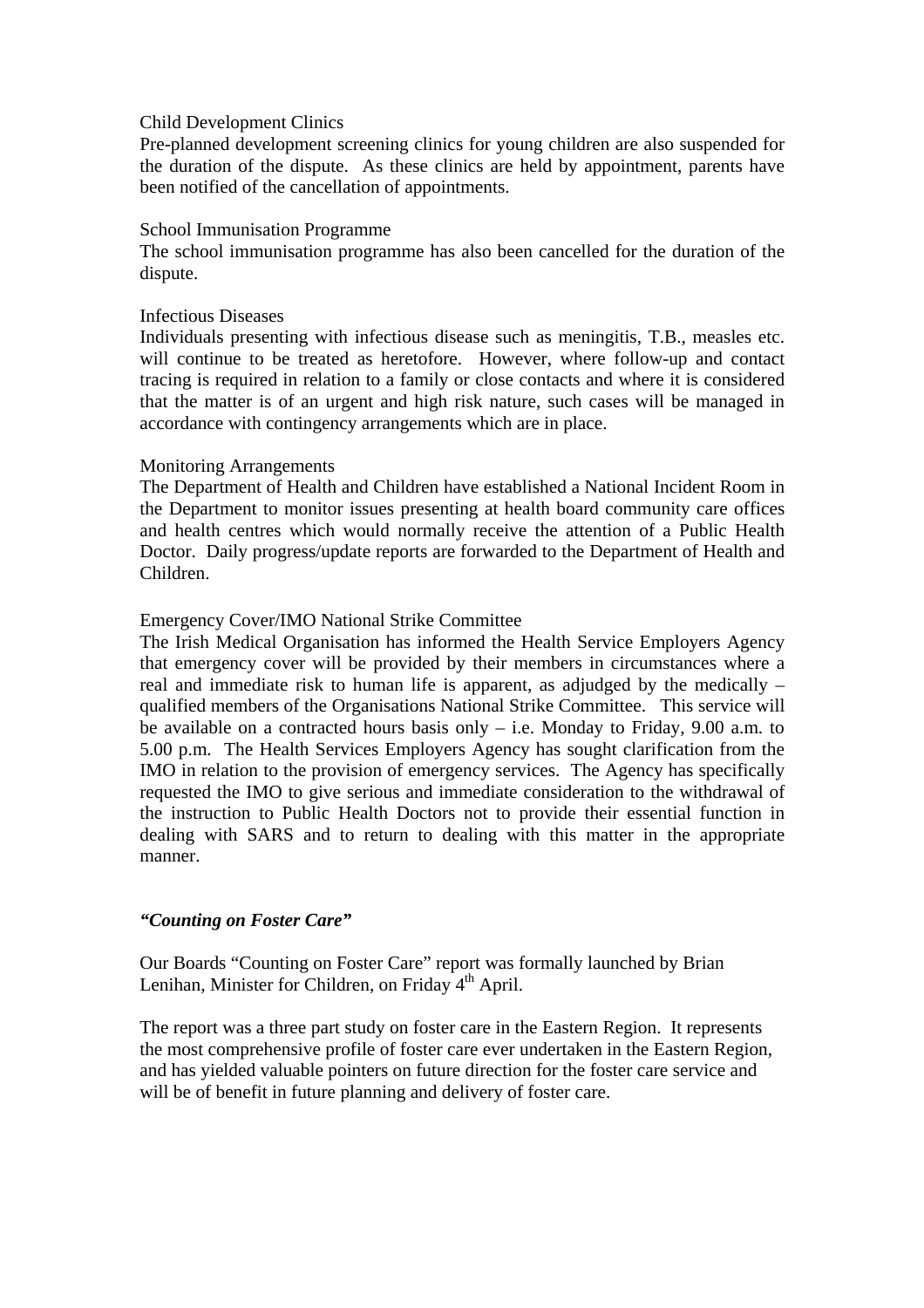# *Fire at "Back Lane" Shelter for Homeless*

A fire broke out in a shelter for the homeless, located at Back Lane near Christchureh, which provided shelter for seventy five men, managed by the Society of St Vincent de Paul.

Our Boards Community Welfare Service, in co-operation with the Local Authority, The Society of St Vincent de Paul and the Salvation Army, responded by helping locate alternative accommodation for those evacuated. Urgent Needs Payments, averaging €100 were paid to residents, as many could not access the I.D. cards, and therefore would not access their weekly SWA payment through the post office (payment due today). All those who presented as having a requirement for accommodation were provided with alternative accommodation.

An examination of the premises at Back Lane by Dublin City Engineers and Fire Department Staff is ongoing, so it is difficult to predict when this facility will re-open.

Of the seventy-five residents, two received minor injuries during the evacuation.

# *NAHB Journal*

I have circulated for Members a copy of the Spring 2003 NAHB Journal.

\*\*\*\*\*\*\*

Following discussions to which Dr Laffoy, Cllr Burke, Dr Reilly, Mr Tuomey, Cllr Heney, and Deputy Fitzpatrick contributed, expressing concern on the impact of the Public Health Doctors dispute on communicable disease control, contact tracing, screening of asylum seekers, and on our Boards ability to meet immunisation uptake targets, to which the Chief Executive, Assistant Chief Executive (Operations), the Director of Human Resources and Director of Finance responded, the report was noted.

It was agreed that a letter from our Board would be forwarded to the Minister for Health and Children, exhorting that every effort be made to bring about a speedy resolution to the Public Health Doctors dispute, in the interest of public health.

The Chief Executive advised the members that she planned to carry out a review of the use of "High Tech" medicines in our Boards area, in conjunction with Acute Hospitals, Community Services and the GMS Payments Board, to be brought to a future meeting of our Board.

### **40/2003 REPORT NO 9/2003 Report on The Community Welfare Services**

On a proposal by Deputy Fitzpatrick, seconded by Cllr Burke report **No. 9/2003** was referred to the Community Services and Continuing Care Standing Committee.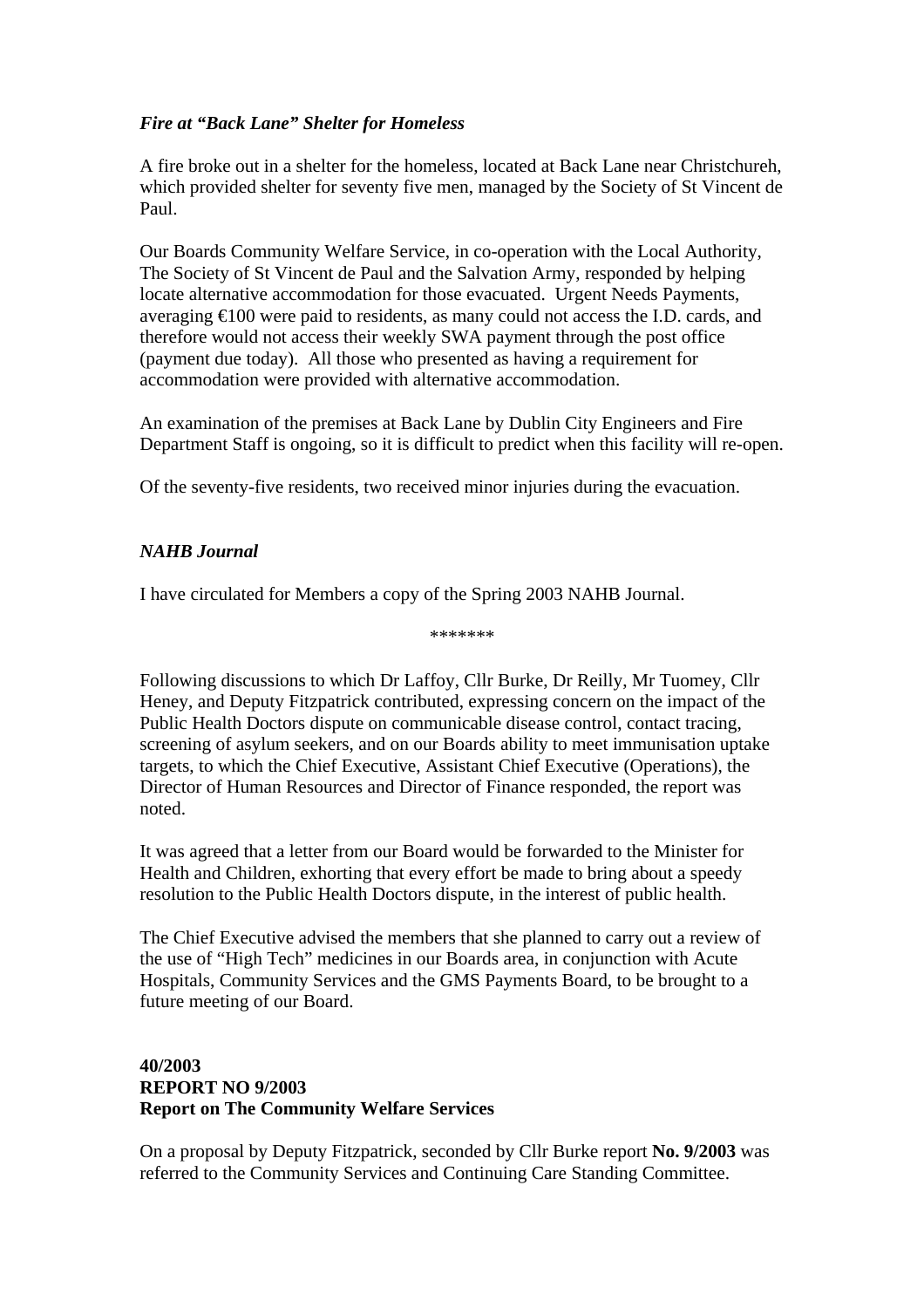## **41/2003 REPORT NO 10/2003 Evaluation of the Pilot Drug Court**

On a proposal by Deputy Fitzpatrick, seconded by Cllr Murray Report **No 10/2003**  was referred to the Community Services and Continuing Care Standing Committee.

### **42/2003 REPORT NO 11/2003 Action Plan for People Management in the Health Services**

On a proposal by Deputy Fitzpatrick, seconded by Cllr Heney, Report **No 11/2003**  was noted.

### **43/2003 PROGRESS REPORT FROM STANDING COMMITTEES**

(a) *Community Services and Continuing Care Standing Committee* 

On a proposal by Cllr Heney seconded by Cllr Burke, the report from Community Services and Continuing Care Standing Committee meeting, held on 31<sup>st</sup> March, 2003 was noted.

# (b) *Acute Hospitals and Primary Care Committee*

On a proposal by Cllr O'Brien seconded by Cllr Heney, the report from Acute Hospitals and Primary Care Standing Committee, held on 27<sup>th</sup> March, 2003 was noted.

# **44/2003 MOTIONS**

# **9.1 Cllr Christy Burke**

On a proposal by Cllr Burke, seconded by Dep. Cllr Shortall, the following motion was agreed.

"To ask the Chief Executive if she would appoint a member of the Northern Area Health Board to consult with the senior citizens committee in relation to hot meals at the East Wall Community Centre".